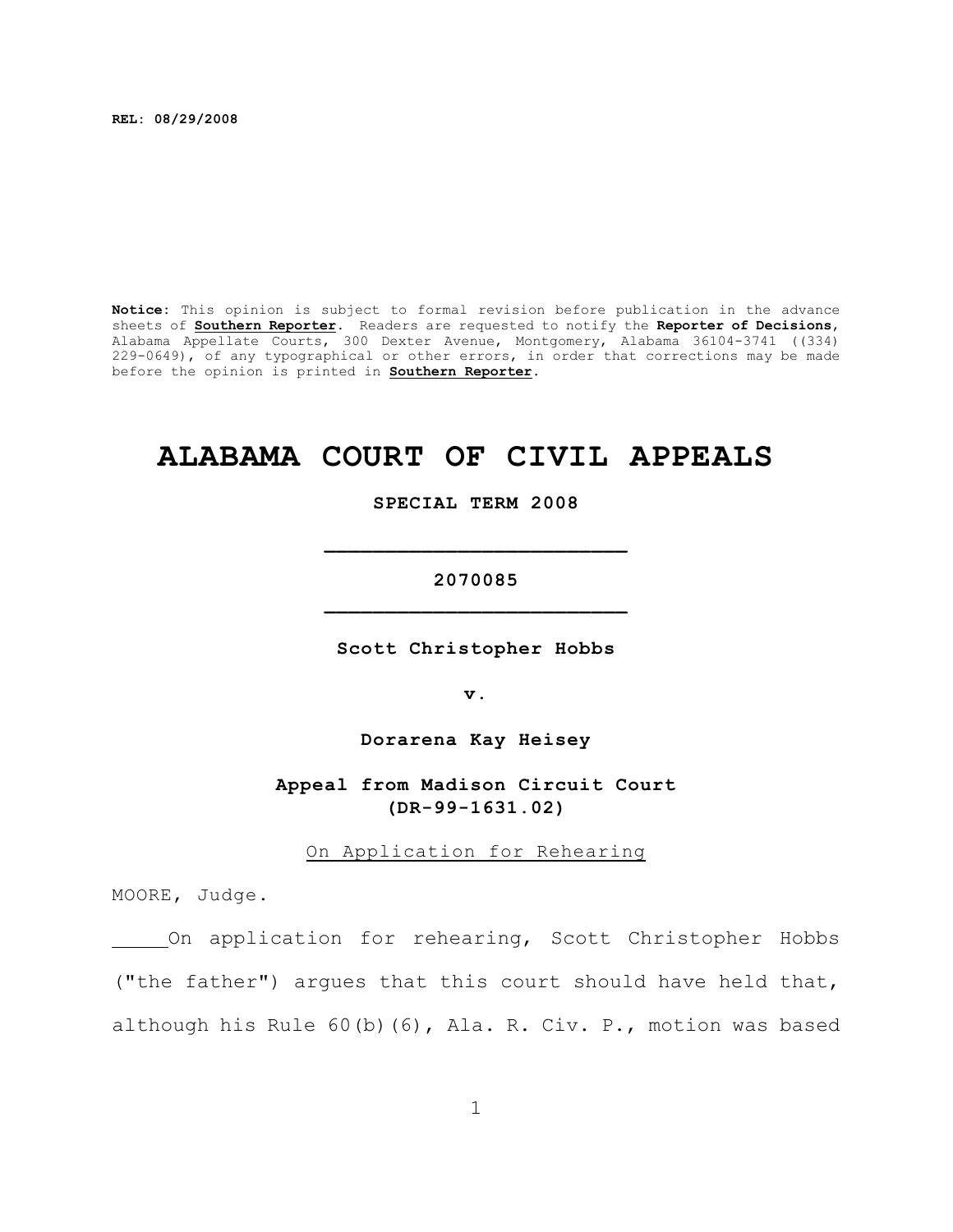#### 2070085

on grounds more appropriately addressed under Rule 60(b)(1), his motion was due to be granted due to "exceptional circumstances." See Ex parte Birmingham Airport Auth., 678 So. 2d 757 (Ala. 1996). The father contends that he could not have filed a Rule 60(b)(1) motion in the trial court within the four-month deadline set out in Rule 60(b) because both he and Dorarena Kay Heisey ("the mother") had divested that court of jurisdiction by filing notices of appeal during that period. Thus, he argues, his only avenue of relief was under Rule 60(b)(6). We reject that argument.

Had the father filed a Rule 60(b)(1) motion before the appeals had been filed, the trial court would have had jurisdiction to rule on that motion. Harville v. Harville, 568 So. 2d 1239, 1241 (Ala. Civ. App. 1990). Further, even after the notices of appeal had been filed, the father could have sought leave from this court to file a Rule 60(b)(1) motion. Id. Had this court granted leave, the motion would have been deemed filed in the trial court on the date the motion to leave was filed with this court. Rule 60(b), Ala. R. Civ. P. In either case, the father could have timely filed his Rule 60(b)(1) motion; therefore, there are no exceptional

2